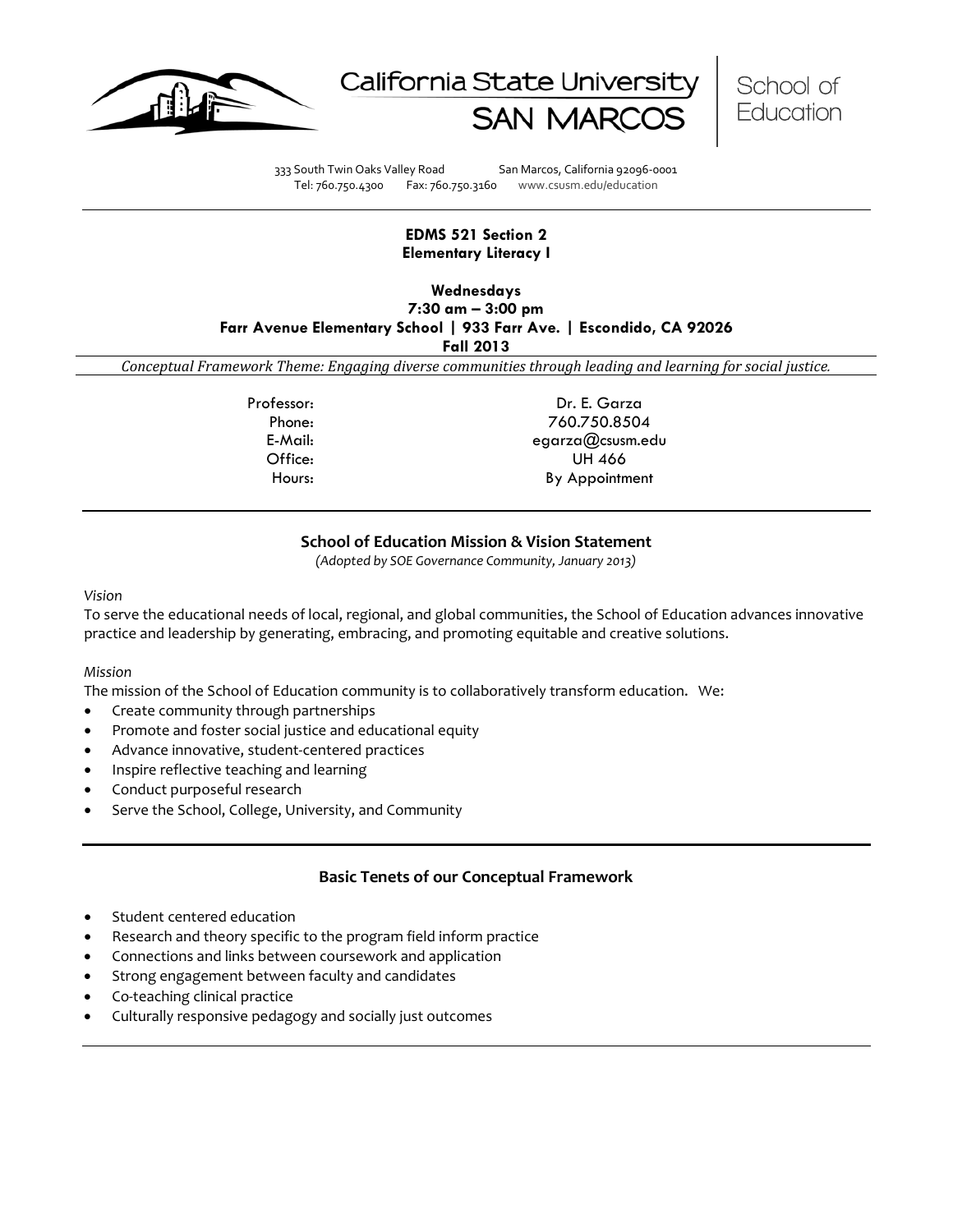# **COURSE DESCRIPTION**

Focuses on developing a preliminary understanding of theory, methodology, and assessment of English Language Arts and second language learning in integrated and inclusive elementary classrooms. *Enrollment restricted to students in the ICP. Prerequisite: EDMS 511B.* 

GARZA: The primary aim of this course is for students to develop an understanding of the theory, methodology and assessment of English language arts and second language learning in integrated and inclusive elementary and middle school classrooms.

## **Course Prerequisites**

Admission to the Multiple Subject Teacher Credential Program

## **California Teaching Commission Standards Alignment:**

The course objectives, assignments, and assessments have been aligned with the CTC standards for Multiple Subjects Credential. The following standards are a primary emphasis for this course:

- 3- Relationship between theory and practice
- 4- Pedagogical thought and reflective practice
- 5- Equity, Diversity & Access
- 7-A: Multiple Subject Reading, Writing, and Related Language Instruction in English

## **Special Education**

Consistent with the intent to offer a seamless teaching credential in the School of Education, this course demonstrates the collaborative infusion of special education competencies reflecting inclusive educational practices.

## **Technology**

This course infuses technology competencies to prepare candidates to use technology, emphasizing use in both teaching practice and student learning.

## **Course Objectives**

## *Knowledge* –

Teacher candidates will:

- Gain an understanding of how a first and second language is acquired.
- Gain an understanding of the reading process and its relationship to thought, language and learning and the knowledge of reading content including: word analysis, fluency, vocabulary- academic language- and background knowledge, reading comprehension, literary response and analysis.
- Gain understanding of how to learn to read and write in first and second languages.
- Become familiar with how to "deliver a comprehensive program of systematic, explicit instruction in reading, writing, listening, and speaking aligned to the state adopted English Language Arts Content Standards and the Reading/Language Arts Framework (2007).
- Become familiar with "multiple monitoring measures within the three basic types of assessments to determine students' progress towards state adopted content standards."
- Become familiar with "differentiated reading instruction and interventions to meet the needs of the *full range of learners (including struggling readers, students with special needs, English learners, speakers of non-standard English, and advanced learners)* who have varied reading levels and language backgrounds."

## *Skills* –

Teacher candidates will:

- Become sensitive observers of children's language using behaviors.
- "Demonstrate knowledge and ability to utilize multiple monitoring measures within the three basic types of assessments to determine students' progress towards state adopted content standards: entry level assessment for instructional planning, monitoring student progress, post test or summative assessment."
- "Be able to analyze and interpret results [of children's reading and writing behaviors] to plan effective and differentiated instruction and interventions."
- "Demonstrate knowledge of components of effective instructional delivery in reading, writing and listening and speaking."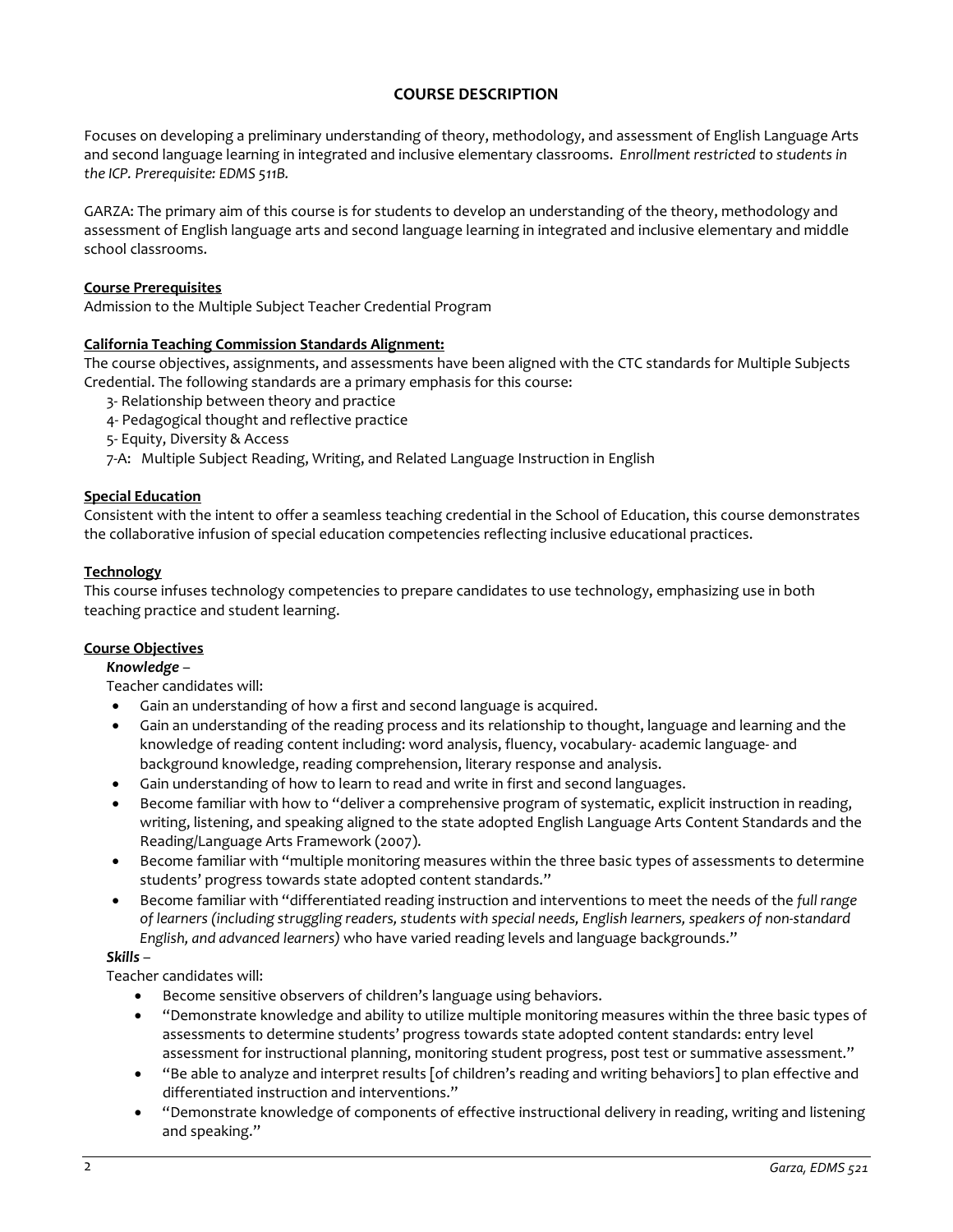- Develop the ability to select appropriate materials and instructional strategies to meet the individual needs of students and use "State Board of Education (SBE)-adopted core instructional materials for both instruction and intervention."
- Develop the ability to differentiate literacy instruction in order to provide Universal Access.
- Learn how to organize the classroom for teaching reading and writing to the *full range of learners (including struggling readers, students with special needs, English learners, speakers of non-standard English, and advanced learners)* who have varied reading levels and language backgrounds

# *Attitudes and Values* –

Teacher candidates will:

- Develop an appreciation for the natural language abilities children possess for processing and producing print.
- To appreciate the need and value of integrating reading writing into all curricular areas
- Affirm the importance of a rich environment for an effective language arts program.
- Develop a sensitivity to and appreciation for culturally and linguistically diverse learners.
- Develop a sensitivity to and appreciation for the importance of reading and writing for students' own personal and professional growth.
- Develop a respect for each student, his/her abilities and background and the student's right to instruction that meets his/her individual needs.

(2007). *Reading/ Language Arts Framework for California Public Schools*. California Depart of Education, Sacramento.

#### **Required Texts**

- Reutzel & Cooter (2012 6<sup>th</sup> edition). Teaching Children to Read: The Teacher Makes the Difference. (ISBN: 9780132566063)
- Jerry Johns (2008 or any recent edition). *Basic Reading Inventory* (ISBN: 9780757551277 for the 10th Edition)
- Zarrillo, James. (2010) Ready for Revised RICA: A Test Prep Guide (**3rd Edition**) (ISBN: 9780137008681) (\$ 30 new)
- Lee, John. (2008). Visualizing Elementary Social Studies Methods. (ISBN 13: 97804717206666)
- Articles posted on Cougar Course

## **Required Texts**

• Gail E. Tompkins. 50 Literacy Strategies: Step by Step  $4^{th}$  edition (ISBN-10: 013294491X) (\$ 31)

## **Authorization to Teach English Learners**

This credential program has been specifically designed to prepare teachers for the diversity of languages often encountered in California public school classrooms. The authorization to teach English learners is met through the infusion of content and experiences within the credential program, as well as additional coursework. Students successfully completing this program receive a credential with authorization to teach English learners. *(Approved by CCTC in SB 2042 Program Standards, August 02)*

# **STUDENT LEARNING OUTCOMES**

## **Teacher Performance Expectation (TPE) Competencies**

The course objectives, assignments, and assessments have been aligned with the CTC standards for Multiple Subject Credential. This course is designed to help teachers seeking the Multiple Subjects Credential to develop the skills, knowledge, and attitudes necessary to assist schools and districts implement effective programs for all students. The successful candidate will be able to merge theory and practice in order to realize a comprehensive and extensive educational program for all students.

• TPE 1A- Subject-Specific Pedagogical Skills for Multiple Subject Teaching Assignments: Reading Language Arts.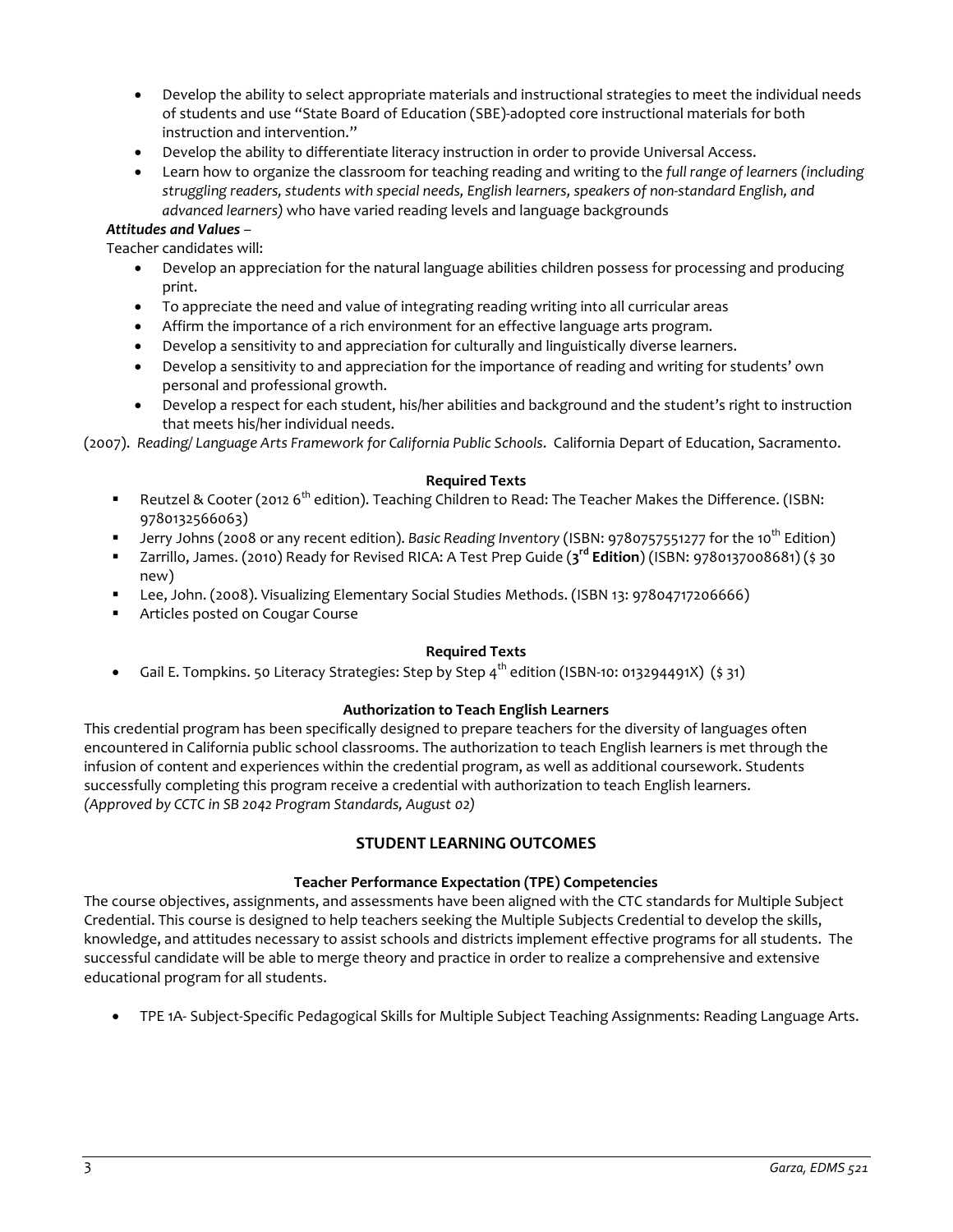## **California Teacher Performance Assessment (CalTPA)**

Beginning July 1, 2008 all California credential candidates must successfully complete a state-approved system of teacher performance assessment (TPA), to be embedded in the credential program of preparation. At CSUSM this assessment system is called the CalTPA or the TPA for short.

To assist your successful completion of the TPA, a series of informational seminars are offered over the course of the program. TPA related questions and logistical concerns are to be addressed during the seminars. Your attendance to TPA seminars will greatly contribute to your success on the assessment.

Additionally, SoE classes use common pedagogical language, lesson plans (lesson designs), and unit plans (unit designs) in order to support and ensure your success on the TPA and more importantly in your credential program.

The CalTPA Candidate Handbook, TPA seminar schedule, and other TPA support materials can be found on the SoE website:<http://www.csusm.edu/education/CalTPA/ProgramMaterialsTPA.html>

## **Assessment of Professional Dispositions**

Assessing a candidate's dispositions within a professional preparation program is recognition that teaching and working with learners of all ages requires not only specific content knowledge and pedagogical skills, but positive attitudes about multiple dimensions of the profession. The School of Education has identified six dispositions – social justice and equity, collaboration, critical thinking, professional ethics, reflective teaching and learning, and life-long learning—and developed an assessment rubric. For each dispositional element, there are three levels of performance *unacceptable*, *initial target*, and *advanced target*. The description and rubric for the three levels of performance offer measurable behaviors and examples.

The assessment is designed to provide candidates with ongoing feedback for their growth in professional dispositions and includes a self-assessment by the candidate. The dispositions and rubric are presented, explained and assessed in one or more designated courses in each program as well as in clinical practice. Based upon assessment feedback candidates will compose a reflection that becomes part of the candidate's Teaching Performance Expectation portfolio. Candidates are expected to meet the level of *initial target* during the program.

## **School of Education Attendance Policy**

Due to the dynamic and interactive nature of courses in the School of Education, all students are expected to attend all classes and participate actively. At a minimum, students must attend more than 80% of class time, or s/he may not receive a passing grade for the course at the discretion of the instructor. Individual instructors may adopt more stringent attendance requirements. Should the student have extenuating circumstances, s/he should contact the instructor as soon as possible. *(Adopted by the COE Governance Community, December, 1997).*

**For this course**: *Students missing more than two class sessions will not earn a passing grade*. Illness and emergencies are considered on a case-by-case basis. However, notifying the instructor does not excuse students from assignments nor the attendance policy.

## **Students with Disabilities Requiring Reasonable Accommodations**

Students with disabilities who require reasonable accommodations must be approved for services by providing appropriate and recent documentation to the Office of Disable Student Services (DSS). This office is located in Craven Hall 4300, and can be contacted by phone at (760) 750-4905, or TTY (760) 750-4909. Students authorized by DSS to receive reasonable accommodations should meet with their instructor during office hours or, in order to ensure confidentiality, in a more private setting.

## **All University Writing Requirement**

Writing requirements for this class will be met as described in the assignments. Every course at the university, including this one, must have a writing requirement of at least 2500 words.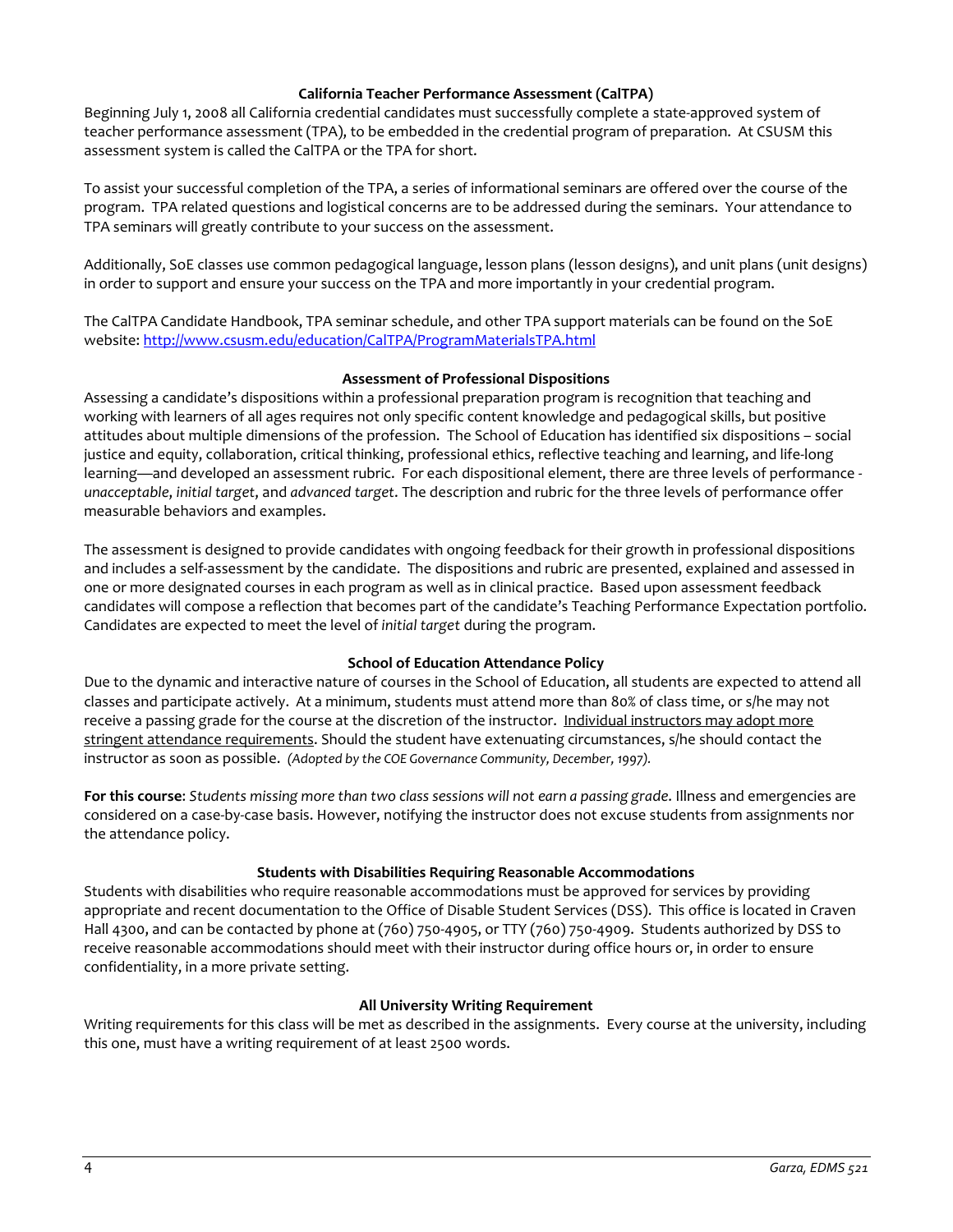## **CSUSM Academic Honesty Policy**

"Students will be expected to adhere to standards of academic honesty and integrity, as outlined in the Student Academic Honesty Policy. All written work and oral presentation assignments must be original work. All ideas/materials that are borrowed from other sources must have appropriate references to the original sources. Any quoted material should give credit to the source and be punctuated with quotation marks.

Students are responsible for honest completion of their work including examinations. There will be no tolerance for infractions. If you believe there has been an infraction by someone in the class, please bring it to the instructor's attention. The instructor reserves the right to discipline any student for academic dishonesty in accordance with the general rules and regulations of the university. Disciplinary action may include the lowering of grades and/or the assignment of a failing grade for an exam, assignment, or the class as a whole."

Incidents of Academic Dishonesty will be reported to the Dean of Students. Sanctions at the University level may include suspension or expulsion from the University.

## **Plagiarism:**

As an educator, it is expected that each student will do his/her own work, and contribute equally to group projects and processes. Plagiarism or cheating is unacceptable under any circumstances. If you are in doubt about whether your work is paraphrased or plagiarized see the Plagiarism Prevention for Students website http://library.csusm.edu/plagiarism/index.html. If there are questions about academic honesty, please consult the University catalog.

## **Use of Technology:**

Students are expected to demonstrate competency in the use of various forms of technology (i.e. word processing, electronic mail, Moodle, use of the Internet, and/or multimedia presentations). Specific requirements for course assignments with regard to technology are at the discretion of the instructor. Keep a digital copy of all assignments for use in your teaching portfolio. All assignments will be submitted online, and some will be submitted in hard copy as well. Details will be given in class.

## **Electronic Communication Protocol:**

Electronic correspondence is a part of your professional interactions. If you need to contact the instructor, e-mail is often the easiest way to do so. It is my intention to respond to all received e- mails in a timely manner. Please be reminded that e-mail and on-line discussions are a very specific form of communication, with their own nuances and etiquette. For instance, electronic messages sent in all upper case (or lower case) letters, major typos, or slang, often communicate more than the sender originally intended. With that said, please be mindful of all e-mail and on- line discussion messages you send to your colleagues, to faculty members in the School of Education, or to persons within the greater educational community. All electronic messages should be crafted with professionalism and care. Things to consider:

- Would I say in person what this electronic message specifically says?
- How could this message be misconstrued?
- Does this message represent my highest self?
- Am I sending this electronic message to avoid a face-to-face conversation?

In addition, if there is ever a concern with an electronic message sent to you, please talk with the author in person in order to correct any confusion.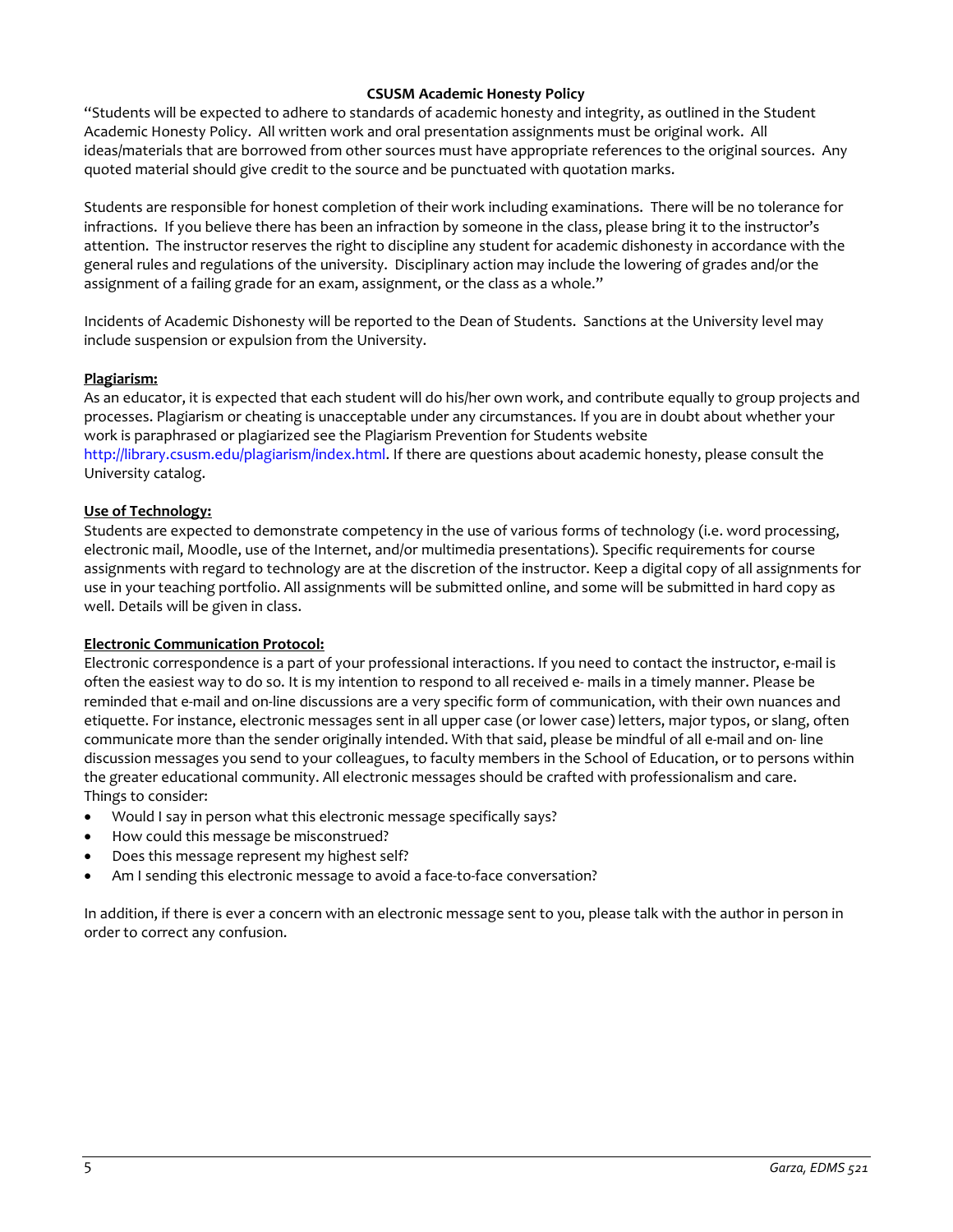## **Course Requirements**

# **Course Assignments**

Students are expected to demonstrate competency in the use of various forms of technology and keep a digital copy of all assignments. Students are expected to complete assigned readings *prior* to the class sessions to which the readings are related in preparation for class activities. It is expected that work will be proofread and edit word-processed assignments prior to submission. All citations and references use American Psychological Association (APA) format. In addition, it is expected that assignments will be turned in on time. Please discuss individual issues with the instructor (prior to due date). Points will be deducted if assignments are submitted late (10% penalty per day late; no credit will be awarded if the assignment is one week late). *Assignments that are turned in a week late will be given a grade of zero.*

| Assignment                                               | <b>Points</b> |
|----------------------------------------------------------|---------------|
| Forums for in-class activities                           | 15            |
| Lesson plan 1A                                           | 10            |
| Lesson plan 1B                                           | 10            |
| Literacy instruction strategy demonstration & report     | 15            |
| Assessment in literacy demonstration & information table | 15            |
| Forums & notebook for RICA competencies                  | 15            |
| Running Record Data Analysis Table                       | 10            |
| Lesson Plan 2 (by Nov $25^{th}$ )                        | 10            |
| <b>Total Points</b>                                      | 100           |

# **Descriptions of Assignments**

# FORUMS AND NOTEBOOK FOR RICA COMPETENCIES

Teacher Candidates conduct observations in the field to find examples of RICA competencies. Candidates observe reading instruction in classrooms and gather examples of specific RICA competencies in reading instruction and the instructional setting. TCs observe the teacher while she/he is teaching the various components of the RICA competency during a reading/language arts lesson and TCs also observe the instructional setting to see how it supports teaching and learning related to the RICA competency. It is recommended that Candidates use the "Ready for Revised RICA Study Guide" written by James Zarrillo to find competency components.

First, Candidates contribute examples to 5 distinct forums for RICA competencies posted on the cougar course. They should contribute one example per week. Candidates should use the Example Guide to organize the example that they post to the forum. Candidates should be prepared to share their contributions with their peers during class sessions.

Also, Candidates create a "notebook" for all posted RICA competencies on a word document or a power-point document, with a heading for each of the RICA competencies posted on cougar course. For each competency, they take 2 examples from the forum and place it in their "notebook" under the associated heading. The completed "notebook" document should have at least 2 examples for each of the posted RICA competencies.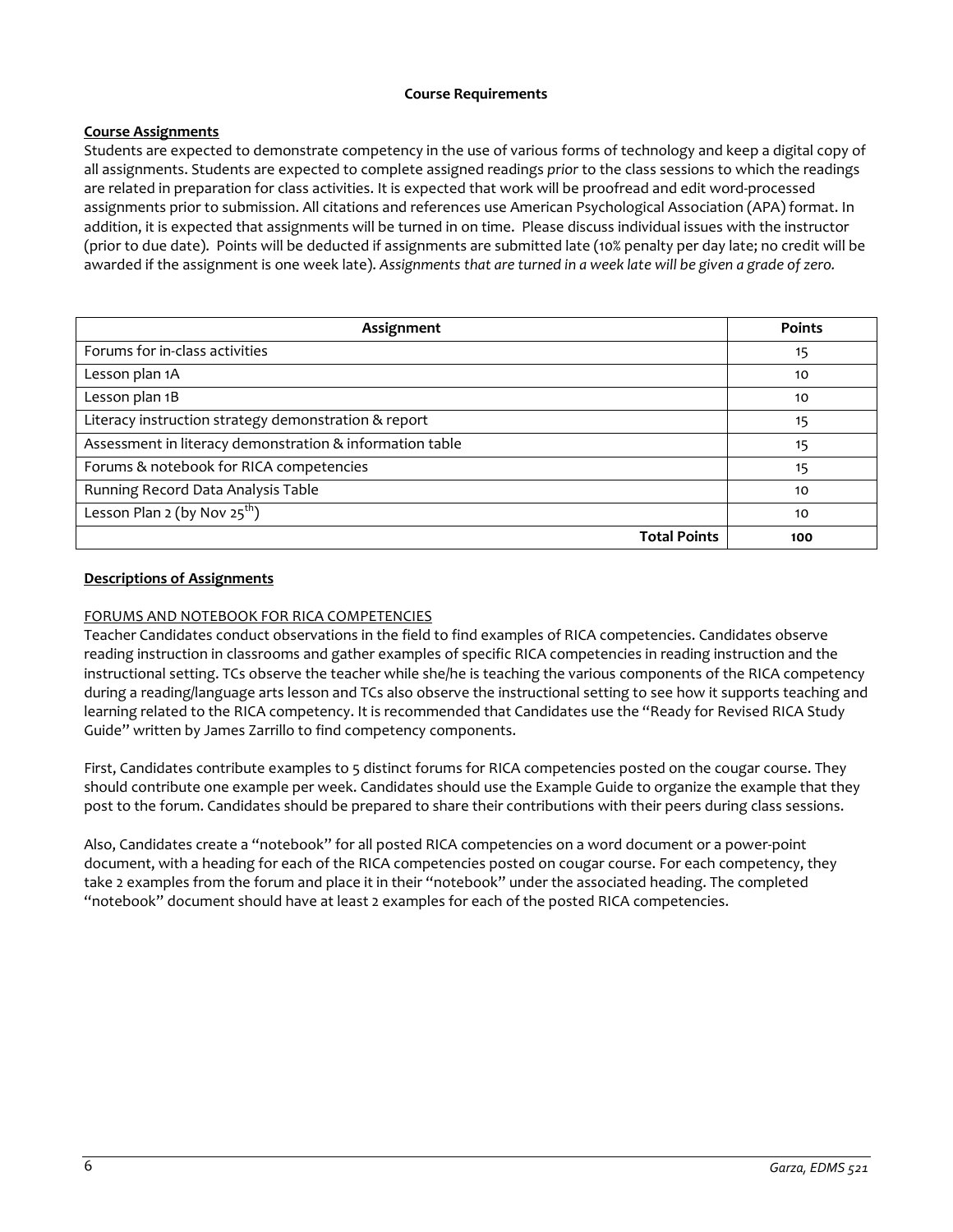## **EXAMPLE GUIDE**

# **for contributing examples to forums on RICA competencies**

# **In the forum reply window copy the text and photo of your example. (see sample below)**

- **Please include the following:**
	- Grade Level:
	- Any Additional Descriptors:
	- Description of the instruction and/or instructional setting
	- Photo

# **SAMPLE**

Grade Level: Kindergarten Any Additional Descriptors: SEI classroom with 10 English Learners INSTRUCTION:

 I observed Mr. X teaching *phonemic awareness*. The teacher showed pictures on his power point to the children. He showed pictures of words that all started with the /b/ sound. The pictures provided visual support for all learners, including ELs. He *isolated* the sound at the beginning of each word. He modeled saying the word by emphasizing the /b/ sound at the beginning of the word as he showed them the picture. He touched his lips as he said the /b/ sound to show that they were coming together to produce the sound. This provided tactile support for all learners, including ELs.

 The teacher modeled *blending* the /b/ sound with the rest of the word using the word frame, /b/ and "at" makes "bat". Then, he had them do a couple word frames together with him. The word frame provided a scaffold for blending the sounds. For example, he showed them a picture of a ball and prompted them with the word frame, "/b/ and "all" makes . He also noted that in Spanish the word was "bola" and it also started with the /b/ sound. This provided L1 support for Spanish dominant ELs.

Then, the teacher passed out picture cards illustrating words starting with the /b/ sound. He had student partners share their "b" word with each other and use the word frame to blend the initial /b/ sound with the rest of the word. This provided peer interaction and practice. He then called on partners to share one of their words with the class. He had them place their picture card in the pocket chart and lead the class in saying the word frame. INSTRUCTIONAL SETTING:

 I observed that the instructional setting contained a variety of supports for teaching and learning related to phonemic awareness: poster with picture cues for where to produce different sounds, songs & poems charts of letter B, an illustrated alphabet on the wall, pocket chart with "b" picture cards, pictures illustrating Spanish-English cognates (ball/bola), sorting graphic organizers, picture cards and heart shaped sorting pockets.

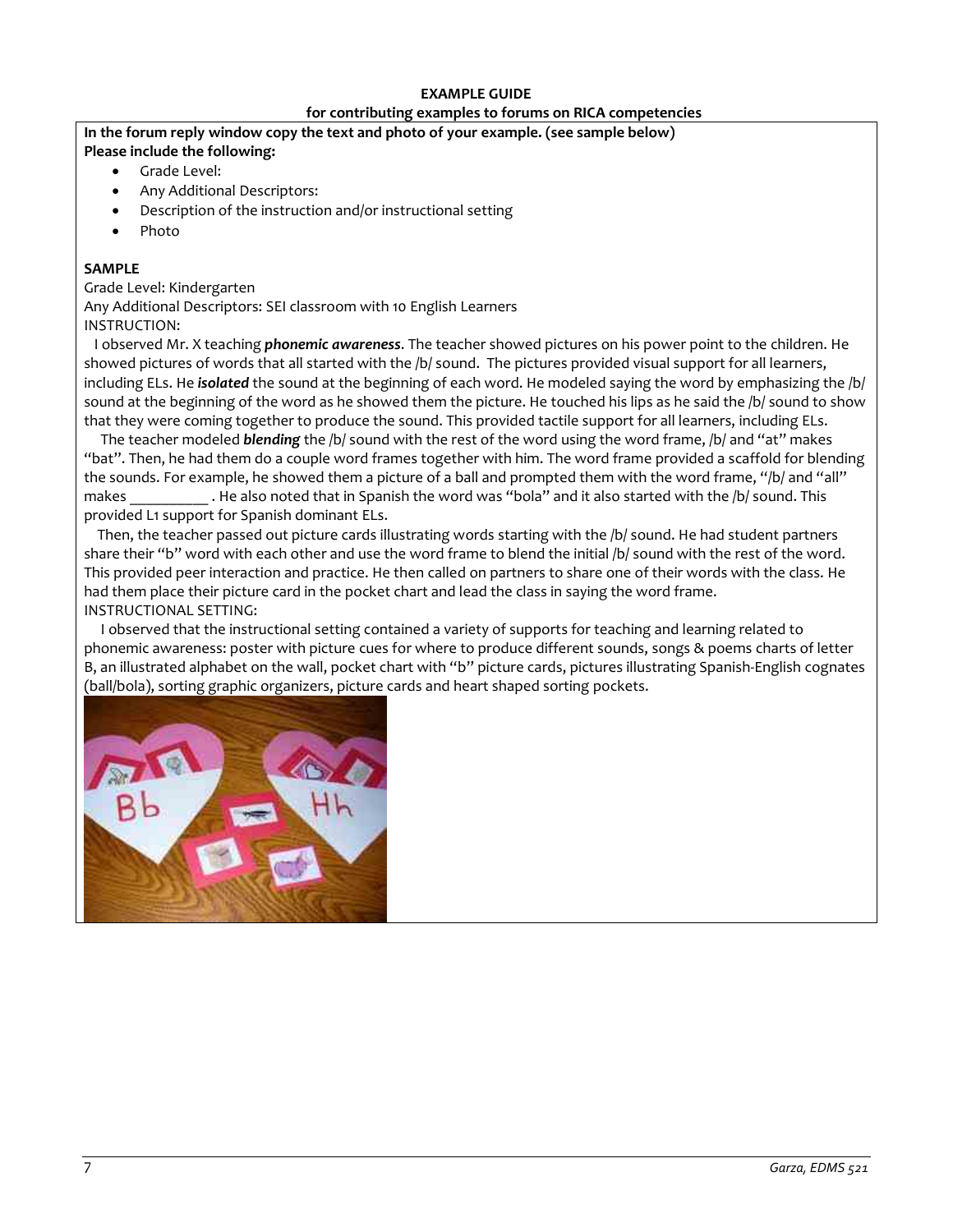## LESSON PLAN 1A & LESSON PLAN 1B

Teacher Candidates prepare a lesson plan (1A) for teaching reading using the lesson design template. After submitting the lesson plan and receiving feedback from the professor, Candidates revise and then resubmit the lesson plan (1B). While in-class activities support the Candidate's development of the lesson plan development, hours beyond the class session times will be necessary in order to develop a high quality lesson plan.

|                        | <b>ELA LESSON DESIGN</b>                                                                |  |  |  |
|------------------------|-----------------------------------------------------------------------------------------|--|--|--|
| Components             | <b>Description of components</b>                                                        |  |  |  |
| Standard(s)            | Salient standards: ELA Common Core, ELD                                                 |  |  |  |
| Objective:             | The students use<br>in order to improve                                                 |  |  |  |
|                        | name of ELA skill<br>name of strategy/activity                                          |  |  |  |
|                        | while                                                                                   |  |  |  |
|                        | name of reading or writing text or task                                                 |  |  |  |
| Anticipatory Set       | Teacher engages students, activates & builds background knowledge and states the        |  |  |  |
|                        | objective/purpose for reading                                                           |  |  |  |
|                        | I engage students in the lesson topic<br>$\bullet$                                      |  |  |  |
|                        | I activate & build their background knowledge<br>٠                                      |  |  |  |
|                        | I state the objective/purpose                                                           |  |  |  |
| Teach to the           | <b>Modeled instruction</b>                                                              |  |  |  |
| Objective              | Teacher explains and demonstrates the task by actually doing it while students watch.   |  |  |  |
|                        | First, Teacher explains the key concepts and how to use them. Next, Teacher             |  |  |  |
|                        | demonstrates by "thinking aloud" to show the associated thinking process while          |  |  |  |
|                        | students listen & watch.                                                                |  |  |  |
|                        | I explain the key concepts<br>$\bullet$                                                 |  |  |  |
|                        | Step by step, I demonstrate and "think aloud"                                           |  |  |  |
|                        | <b>Shared instruction</b>                                                               |  |  |  |
|                        | Teacher and students do the task together with teacher leading them. Teacher asks       |  |  |  |
|                        | students to help teacher. Teacher asks questions, encourages partner-talk, such as      |  |  |  |
|                        | "think-pair-share", and charts out students' ideas.                                     |  |  |  |
|                        | I have the students do it together with me<br>$\bullet$                                 |  |  |  |
|                        | I include student interaction with a "think/pair/share"                                 |  |  |  |
|                        | I check for student comprehension                                                       |  |  |  |
| <b>Guided Practice</b> | <b>Guided practice activities</b>                                                       |  |  |  |
|                        | Students with partner/small group engage in an activity that Teacher provides to        |  |  |  |
|                        | practice doing the task. Teacher provides students the materials and directions for the |  |  |  |
|                        | activity. Teacher coaches students, offering guidance as needed. Teacher supports       |  |  |  |
|                        | students who need extra help with re-teaching/mini-lesson.                              |  |  |  |
|                        | I explain activity step by step<br>$\bullet$                                            |  |  |  |
|                        | I support and guide the group work<br>$\bullet$                                         |  |  |  |
|                        | I monitor student performance with progress monitoring assessment techniques            |  |  |  |
| Independent            | Student applies newly learned skills in an independent practice opportunity provided by |  |  |  |
| Practice               | the teacher in class.                                                                   |  |  |  |
| Assessment             | How specifically will I assess student performance during Independent Practice. What    |  |  |  |
|                        | will I measure? How will I measure it?                                                  |  |  |  |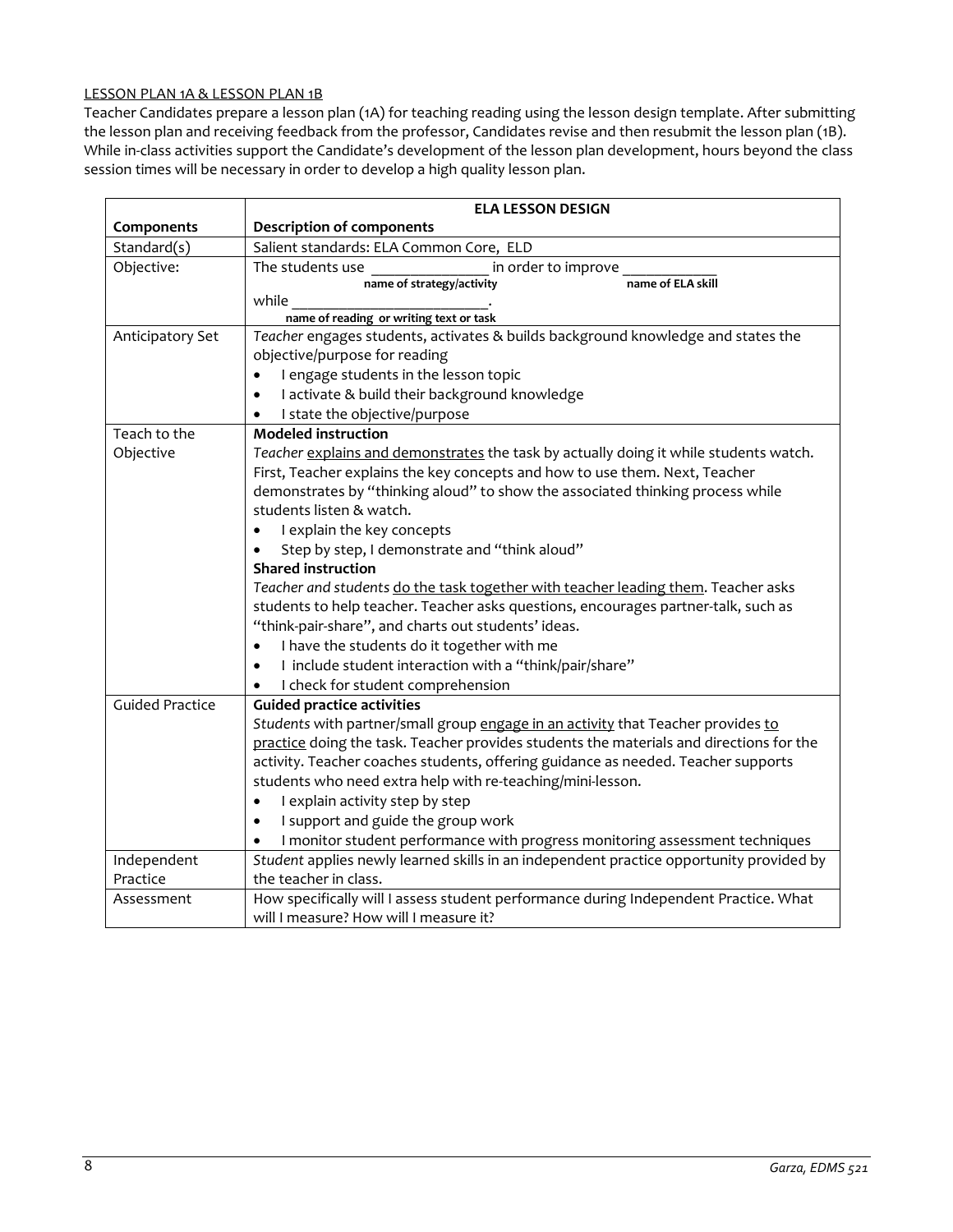## LITERACY INSTRUCTION STRATEGY DEMONSTRATION & REPORT

During this in-class activity, Candidates learn to demonstrate (model) literacy strategies for teaching reading, writing and language. The Literacy Instruction Strategy Demonstration is an in-class activity. Each Candidate is assigned a literacy instructional strategy to practice with an "expert group" and then to demonstrate to a jigsaw group. Many of these strategies are from the text, by Gail Tompkins, *50 Literacy Strategies: Step by Step, 4th Edition.* Candidates use the "Demonstration Guide" to organize their demonstration of the assigned literacy instruction strategy to their peers. Each Candidate submits a copy of a report. Candidates use the "Report Guide" to organize their explanation of the assigned literacy instruction strategy with written text and a photo of the strategy being demonstrated.

### **Report Guide**

The name of assigned literacy strategy activity

Explain the purpose of the strategy to support student in a specific area of ELA development A photo of the strategy being demonstrated (i.e., materials being used…)

## **Demonstration Guide**

State the names of demonstrators

State the name of the strategy

Model the use of the strategy by *showing* what to do and "thinking aloud" as you demonstrate. Use appropriate materials to model the strategy, step by step

## ASSESSMENT IN LITERACY DEMONSTRATION AND INFORMATION TABLE

Teacher Candidates learn how to assess student performance in literacy. Candidates are introduced to the different purposes of literacy assessments listed in the menu, which are used in pre-K through 8<sup>th</sup> grade. Candidates demonstrate how to administer various assessments listed on the assessment menu. They explain the distinct kind of information each gathers and connect it to the instructional cycle and their potential utility as entry-level, progress-monitoring and/or summative assessments. Candidates demonstrate to their peers in class how to administer 2 assigned literacy assessments. Also, they complete an assessment information table for the 2 assessments that they demonstrated and 2 assessments that they observed being demonstrated by their peers.

|    | Assessment Name   What it Measures (type of info) | How to Score   Administer To Whom | When To Use |
|----|---------------------------------------------------|-----------------------------------|-------------|
|    |                                                   |                                   |             |
| ـ. |                                                   |                                   |             |
|    |                                                   |                                   |             |
|    |                                                   |                                   |             |

| <b>Assessment Information Table</b> |              |  |  |
|-------------------------------------|--------------|--|--|
| ures (type of info)                 | How to Score |  |  |
|                                     |              |  |  |

| MENU of LITERACY ASSESSMENTS                      |
|---------------------------------------------------|
| Early Lit: Alphabet Knowledge                     |
| Early Lit: C.A.P.                                 |
| Early Lit: Wordless picture reading               |
| Early Lit: Auditory discrimination                |
| Early Lit: Phonemic awareness                     |
| Early Lit: Phonemic segmentation                  |
| Early Lit: Writing                                |
| Reading Attitude Survey                           |
| Reading Inventory - word recognition              |
| Reading Inventory - comprehension                 |
| Fluency WCPM                                      |
| RI/RR - oral reading fluency (4 pt fluency scale) |
| Comprehension - retelling narrative               |
| Comprehension - QAR                               |
| Writing - (any of the 6 traits)                   |
| Vocabulary (in isolation or in context)           |
| $\dots$ Other                                     |
|                                                   |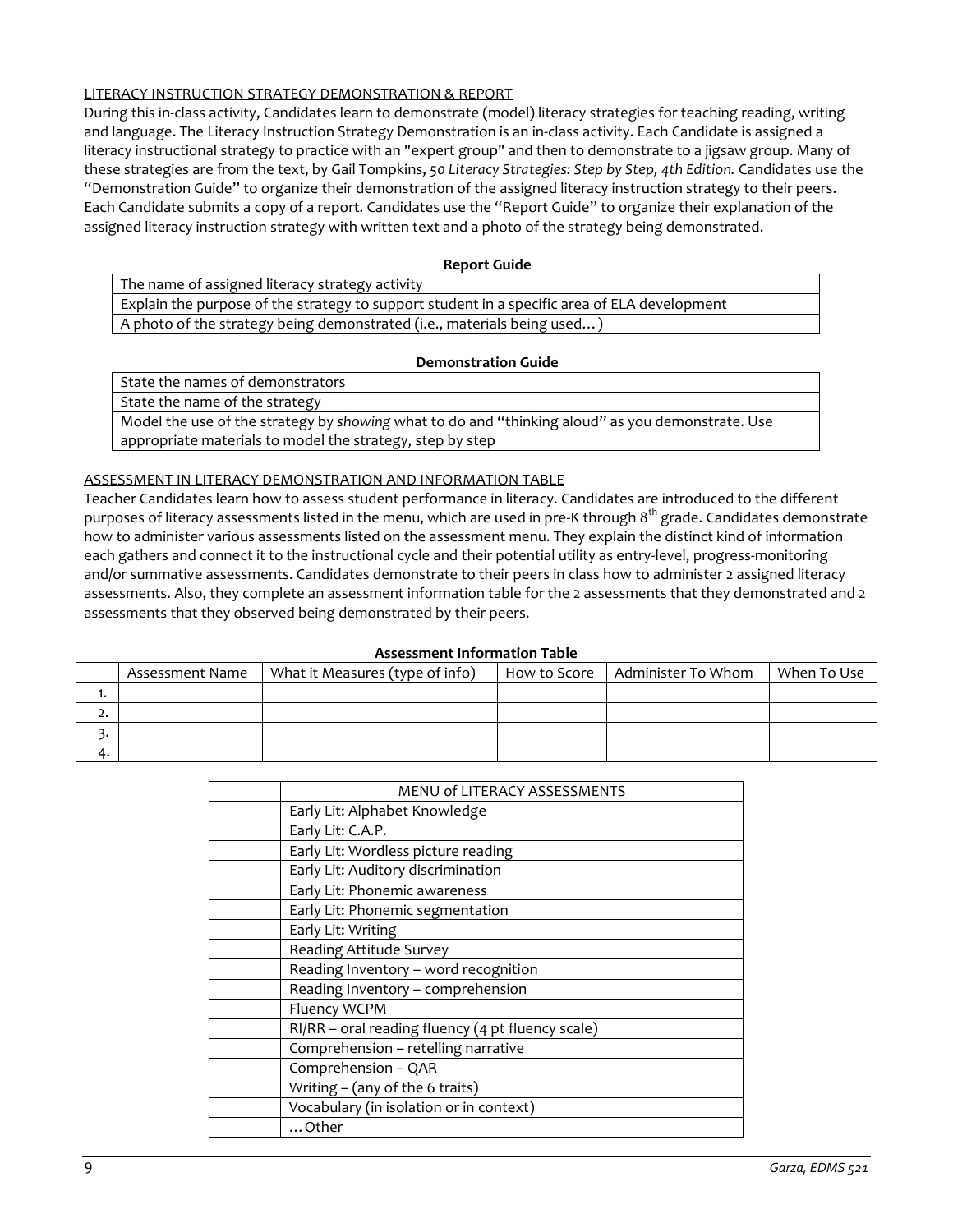## RUNNING RECORD DATA ANALYSIS GRID

Candidates are introduced to the process of gathering and analyzing assessment data to inform instruction. Candidates practice observing children reading in order to assess their performance. Each Candidate administers one running record to a student. Candidates record the data as child reads. *(Acceptable variation: Candidate selects a literacy assessment approved by professor to administer and records performance data.)* Next, the Candidate brings the data to class and engages in the in-class activity to use the Data Analysis Grid to analyze the data. Each Candidates analyzes the data for reader strengths & needs of the reader and submits a data analysis table.

#### **Data Analysis Grid**

| Assessment | Data | Strengths | <b>Needs</b> |
|------------|------|-----------|--------------|
| D D<br>nn  |      |           |              |

## **Grading Standards**

In order to earn a teaching credential from the state of California, you must maintain a B average (3.0 GPA) and cannot receive below a C+ in any course in your teacher education program.

|  | 93-100 | $R_{+}$ | 87-89 |       |
|--|--------|---------|-------|-------|
|  | ده-۵۵  | R       | 83-86 |       |
|  |        |         | 80-82 | 70-72 |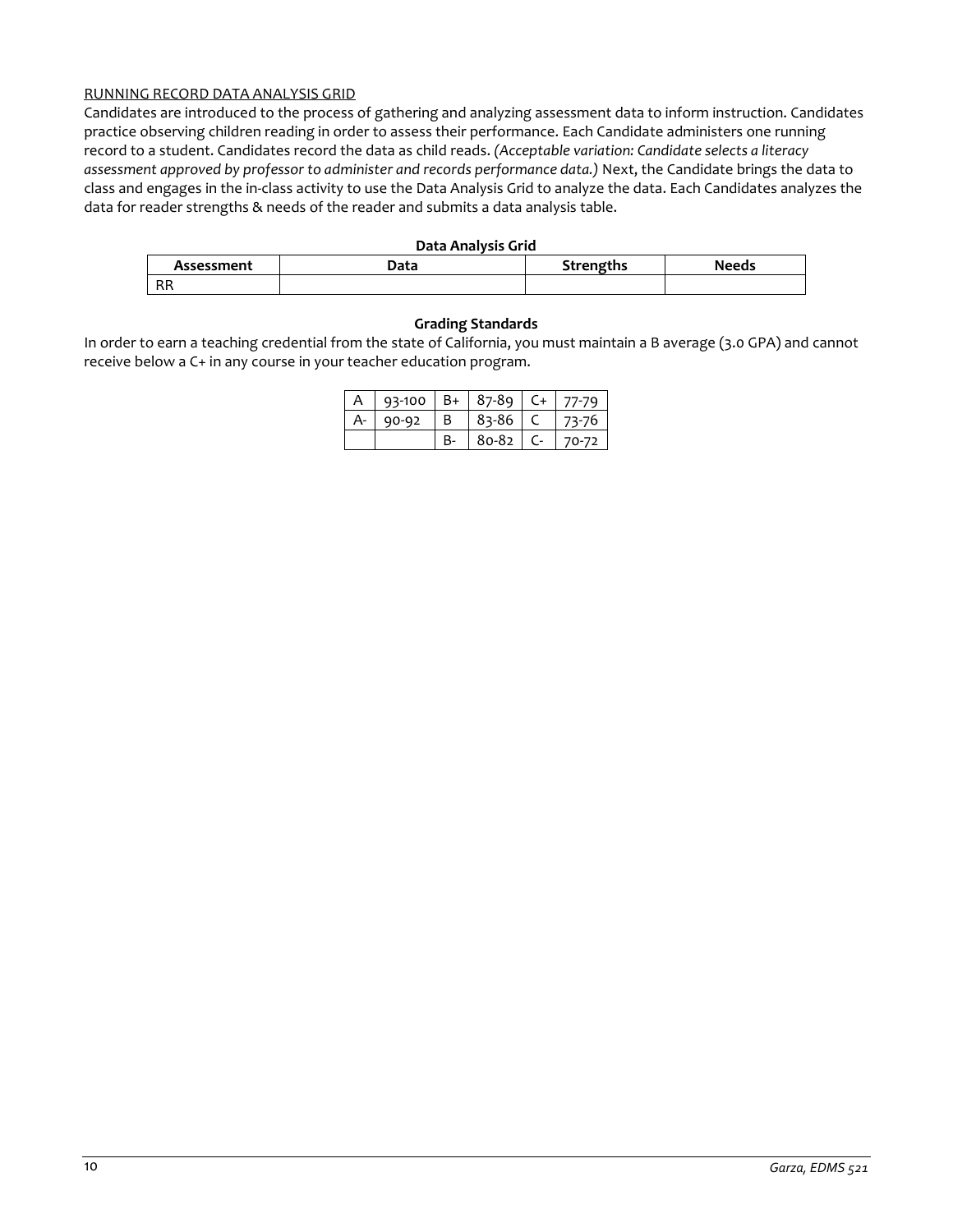# **Course Schedule**

# **Fall 2013 EDMS 521**

# The instructor reserves the right to modify the schedule.

| <b>Date</b>                      | <b>Topic</b>                                                                                                                                                                                                                                                                                                                                                                                                                                                                                                                                         | <b>Assignment</b>                                                                                                                                                                                                                                                                                                           |
|----------------------------------|------------------------------------------------------------------------------------------------------------------------------------------------------------------------------------------------------------------------------------------------------------------------------------------------------------------------------------------------------------------------------------------------------------------------------------------------------------------------------------------------------------------------------------------------------|-----------------------------------------------------------------------------------------------------------------------------------------------------------------------------------------------------------------------------------------------------------------------------------------------------------------------------|
| Session 1<br>Wednesday<br>Aug 28 | Orientation to Course, Assignments, TPE<br><b>Literacy Dimensions</b><br>Intro: ELA Standards & Assessment<br><b>Exploring CCSS</b><br>_Explain how mastery of anchor standards across the<br>grade levels support students becoming "college ready"<br>in ELA & Literacy<br><b>Exploring Lit Assessment purposes</b><br>How do standards and assessment together guide and<br>inform instructional decision making & lesson planning?<br>Intro: RICA Competencies<br>Explain the relationship between RICA and CCSS<br>Foundational Literacy Skills | Forum in-class activity:<br>ELA standards & assessment<br><b>Readings:</b><br>Cougar course article:<br><b>Effective Practices for Teaching Reading</b><br>Comprehension first 7 pages of the chapter<br>by Duke & Pearson<br>Reutzel & Cooter:<br>Chapter $2 & 3$<br>Cougar course links                                   |
| Session 2                        | Oral Language & Emergent Lit (C.A.P.)                                                                                                                                                                                                                                                                                                                                                                                                                                                                                                                | Forum in-class activity: Comprehension &                                                                                                                                                                                                                                                                                    |
| Wednesday<br>Sept 4              | Developmental Dimension & L2 Acquisition<br><b>Cueing Systems</b><br><b>ELA Lesson Plan</b><br>Organizing quality instructional strategies for each<br>component of literacy lesson design.<br>Sorting instrxn by lesson components<br>Brainstorm ideas for lesson plan 1A<br>Reading Comprehension & Text Complexity<br>Before, During & After Strategies<br>_Using children's literature to teach reading & writing                                                                                                                                | <b>Text Complexity</b><br>Forum RICA Competency<br><b>Readings:</b><br>Cougar course article:<br><b>Effective Practices for Teaching Reading</b><br>Comprehension first 7 pages of the chapter<br>by Duke & Pearson<br>Reutzel & Cooter:<br>Chapter 7<br>Cougar course resources: Comprehension &<br><b>Text Complexity</b> |
| Session 3                        | Socio-Cultural Dimension of Literacy                                                                                                                                                                                                                                                                                                                                                                                                                                                                                                                 | Lesson Plan 1A                                                                                                                                                                                                                                                                                                              |
| Wednesday<br>Sept 11             | Measures of a Text's Cultural Relevance<br>Reading Pictures (Visualizing Social Studies)<br>ELA lesson design<br>Apply ELA lesson design to teaching BDA strategies for<br>cognitive dimension using children's literature<br>Identify & utilize multicultural literature<br>Word Analysis & Linguistic Dimension<br>RICA domain 2 competencies & ELD                                                                                                                                                                                                | Forum RICA Competency<br><b>Readings:</b><br>Reutzel & Cooter:<br>Chapter 4<br>Cougar course resources:<br><b>Word Analysis</b>                                                                                                                                                                                             |
| Session 4                        | esson Plan revision                                                                                                                                                                                                                                                                                                                                                                                                                                                                                                                                  | Forum in-class activity: Academic language                                                                                                                                                                                                                                                                                  |
| Wednesday<br>Sept 18             | Intro: Literacy Instruction Strategies<br>Assessment of Literacy                                                                                                                                                                                                                                                                                                                                                                                                                                                                                     | & writing<br>Forum RICA Competency                                                                                                                                                                                                                                                                                          |
|                                  | Identify lit assessments & their purposes<br>Identify features of IRI<br>Academic Language & Content Area Lit<br>_CALP - sentences, language useage<br>_qualities of academic lang in written text (model texts)<br>adapting strategies to content area thinking<br>cohesive devices semantic and syntactic cues                                                                                                                                                                                                                                     | <b>Readings:</b><br>Reutzel & Cooter:<br>Chapter 6<br>John Lee: Visualizing SS Methods<br>Chapter 10<br>Cougar course resources:<br>History of Us online text                                                                                                                                                               |